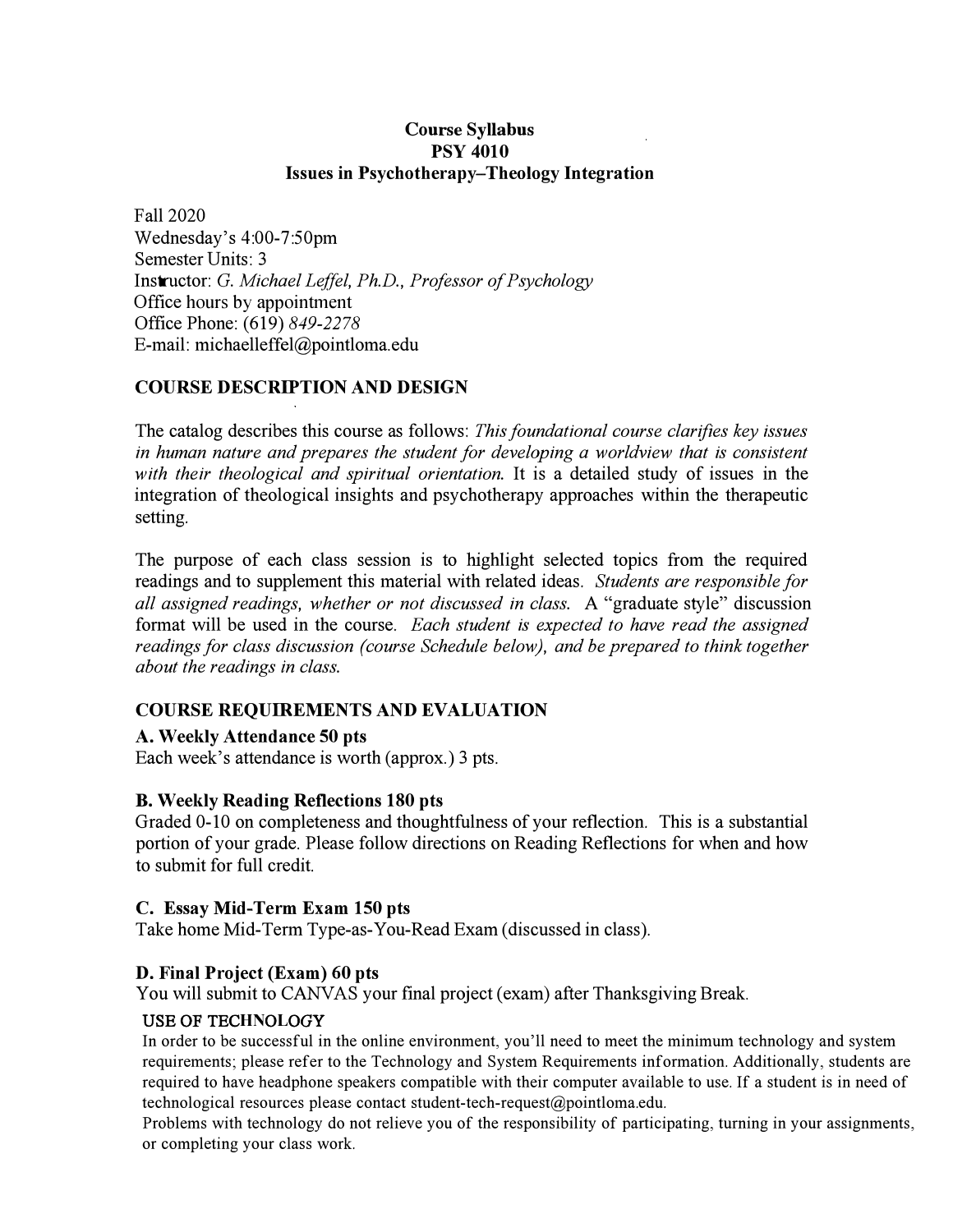$2<sub>1</sub>$ 

# **E. Attendance Policy and Contribution to Grade**

Please come to class. When you are not present and participating, the "dynamic" changes. Inconsistent class attendance/tardiness impacts your fmal grade in the following way:

1. Following two unexcused absences, *beginning with the third unexcused absence,* five (5) points will be deducted from your Final Total for each absence. In this class this deduction usually has a substantial impact on your grade.

2. In addition: "Whenever the number of accumulated absences in a class, for any cause, exceeds ten percent of classes (equivalent to one and one-half weeks of a 15-week semester course), the faculty member sends a written report to the Associate Provost for Academic Administration which may result in de-enrollment" (PLNU Catalog). *That would be after two (2) unexcused absences in this class.* 

# PLNU **Attendance Policy and Reporting**

1. Regular and punctual attendance at all synchronous class sessions is considered essential to optimum academic achievement. If the student is absent for more than 10 percent of class sessions (virtual or face-to-face), the faculty member will issue a written warning of de-enrollment. If the absences exceed 20 percent, the student may be deenrolled without notice until the university drop date or, after that date, receive the appropriate grade for their work and participation. In some courses, a portion of the credit hour content will be delivered asynchronously and attendance will be determined by submitting the assignments by the posted due dates. See Academic Policies in the Undergraduate Academic Catalog. If absences exceed these limits but are due to university excused health issues, an exception will be granted.

2. Asynchronous Attendance/Participation Definition

3. A day of attendance in asynchronous content is determined as contributing a substantive note, assignment, discussion, or submission by the posted due date. Failure to meet these standards will result in an absence for that day. Instructors will determine how many asynchronous attendance days are required each week.

# **OFFICE HOURS**

To schedule an appointment with me, either: (i) arrange a time with me before/after class, or ( ii) write me a note with your available times and telephone number. *Making an appointment* will insure that you have the uninterrupted amount of time you wish to speak with me.

Office phone: (619) 849-2278 (main PLNU campus)

# Course Credit **H**our Information

In the interest of providing sufficient time to accomplish the stated Course Learning Outcomes, this class meets the PLNU credit hour policy for a 3 unit class delivered over 16 weeks. It is anticipated that students will spend a minimum of 37.5 participation hours per credit hour on their coursework. For this course, students will spend an estimated 112.5 total hours meeting the course learning outcomes. The time estimations are provided in the Canvas modules.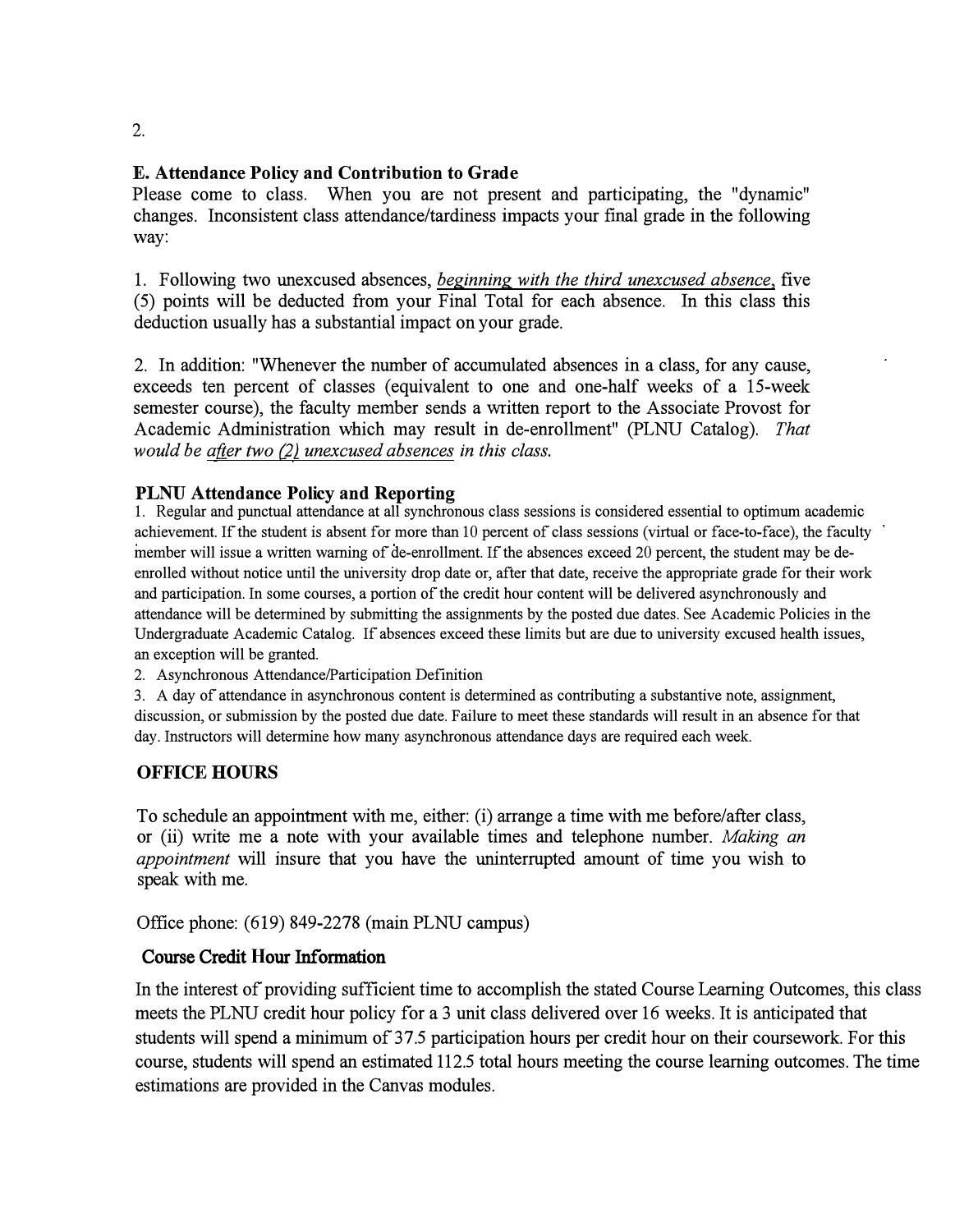#### COURSE READING

Supplemental

1. C.S. Lewis, *The Great Divorce* 2. *University Reader*

#### PLNU COPYRIGHT POLICY

PLNU, as a non-profit educational institution, is entitled by laws to use materials protected by the US Copyright Act for classroom education. Any use of those materials outside the class may violate the law.

#### PLNU ACADEMIC HONESTLY POLICY

Students should demonstrate academic honesty by doing original work and by giving appropriate credit to the ideas of others. Academic dishonesty is the act of presenting information, ideas, and/or concepts as one's own when in reality they are the results of another person's creativity and effort. A faculty member who believes a situation involving academic dishonesty has been detected may assign a failing grade for that assignment, examination, or the course, depending on the seriousness of the offense. Faculty should follow and students may appeal using the procedure in the university Catalog. See Academic Policies for definitions of kinds of academic dishonesty and for further policy information.

### ACADEMIC ACCOMMODATIONS

While all students are expected to meet the minimum standards for completion of this course as established by the instructor, students with disabilities may require academic adjustments, modifications or auxiliary aids/ services. At Point Loma Nazarene University (PLNU), these students are requested to register with the Disability Resource Center (DRC), located in the Bond Academic Center (DRC@pointloma.edu or 619-849-2486). The DRC's policies and procedures for assisting such students in the development of an appropriate academic adjustment plan  $(AP)$  allows PLNU to comply with Section 504 of the Rehabilitation Act and the Americans with Disabilities Act. Section 504 prohibits discrimination against students with special needs and guarantees all qualified students equal access to and benefits of PLNU programs and activities. After the student files the required documentation, the DRC, in conjunction with the student, will develop an AP to meet that student's specific learning needs. The DRC will thereafter email the student's AP to all faculty who teach courses in which the student is enrolled each semester. The AP must be implemented in all such courses.

If students do not wish to avail themselves of some or all of the elements of their AP in a particular course, it is the responsibility of those students to notify their professor in that course. PLNU highly recommends that DRC students speak with their professors during the first two weeks of each semester about the applicability of their AP in that particular course and/or if they do not desire to take advantage of some or all of the elements of their AP in that course.

#### STATE AUTHORIZATION

State authorization is a formal determination by a state that Point Loma Nazarene University is approved to conduct activities regulated by that state. In certain states outside California, Point Loma Nazarene University is not authorized to enroll online (distance education) students. If a student moves to another state after admission to the program and/or enrollment in an online course, continuation within the program and/or course will depend on whether Point Loma Nazarene University is authorized to offer distance education courses in that state. It is the student's responsibility to notify the institution of any change in his or her physical location. Refer to the map on State Authorization to view which states allow online (distance education) outside of California.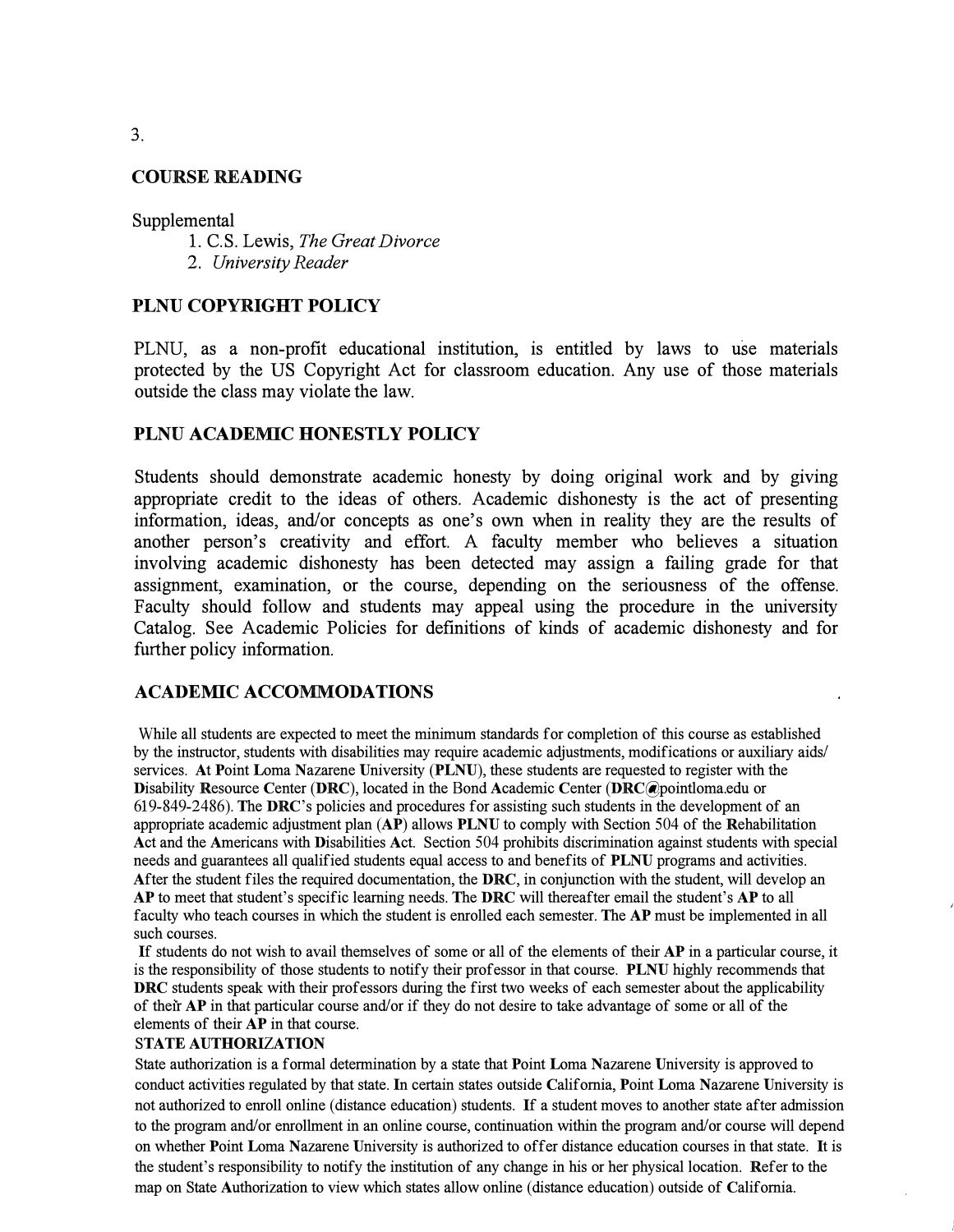# **PSY 4010 Indwelling Goodness: Spirituality and Psychotherapy in the Age of Relational Neuroscience**

#### **Unit 1**

#### **"The End is in the Beginning"**

*Toward a Spiritual Vision of the Psychotherapeutic Process* 

*There are metaphysical assumptions behind our personal theory of therapy, our view of the person, our view of the good life, the nature of good and evil, and our notion of psychological health .* .. *so it is important that the therapist be conscious of them.*  -L. Corbett, *The Sacred Cauldron*

**Themes to Develop:** How relational neuroscience is changing how we think about therapy; the distinction between implicit and explicit memory and multiple "levels" of personality; why develop a spiritual vision of therapy; the problem of "reductionism" in contemporary therapeutic and spirituality theory; the ambiguity of spirituality; the concept of spiritually integrative therapy; distinctions between the *medical* and *relational* models of therapy; the meaning and significance of psychotherapy-theology "integration" ( clinical integration); Christian theology as a resource for developing a spiritual vision of therapeutic activity.

#### **Unit2 Implicit Spirituality**  *Integrating Morality in Spirituality and Psychotherapy*

*The spiritual quest is, at one level, a psychological quest, and every psychological quest in some way reflects the basic spiritual quest.*  -D. Benner, *Psychotherapy and the Spiritual Quest,* p. 108

**Themes to Develop:** The missing "moral" vision of S-I therapy; limitations of the presentlydominant "dimensional" model of integration; the moral project of psychotherapy; the "psychospiritual unity" of personality; implicit spirituality as alternative model of spiritual integration; clinical moral science and *triune ethics theory;* the concepts of *relational deep structure* and *implicit moral self.* 

#### **Unit3 Changing for "Good"**  *Transformational Change in the Paradigm of Clinical Moral Neuroscience*

*A person cannot choose to desire a certain kind of relationship, any more than he can will himself to ride a unicycle, play the Goldberg Variations, or speak Swahili. The*  requisite neural framework for performing these activities does not coalesce on command ... *A patient doesn't become generically healthier; he/she becomes more like the therapist.* 

-Lewis, Amini, & Lannon, (2000). *A General Theory of Love*

**Themes to Develop: A** meta-model of "common factors" in transformational change; the difference between "counteractive" vs. "regulatory" vs. "memory reconsolidation" therapies; the meaning of "corrective" relational experience; principles of relationally-oriented, experientiallyfocused therapies; illustrations of models of memory reconsolidation therapy.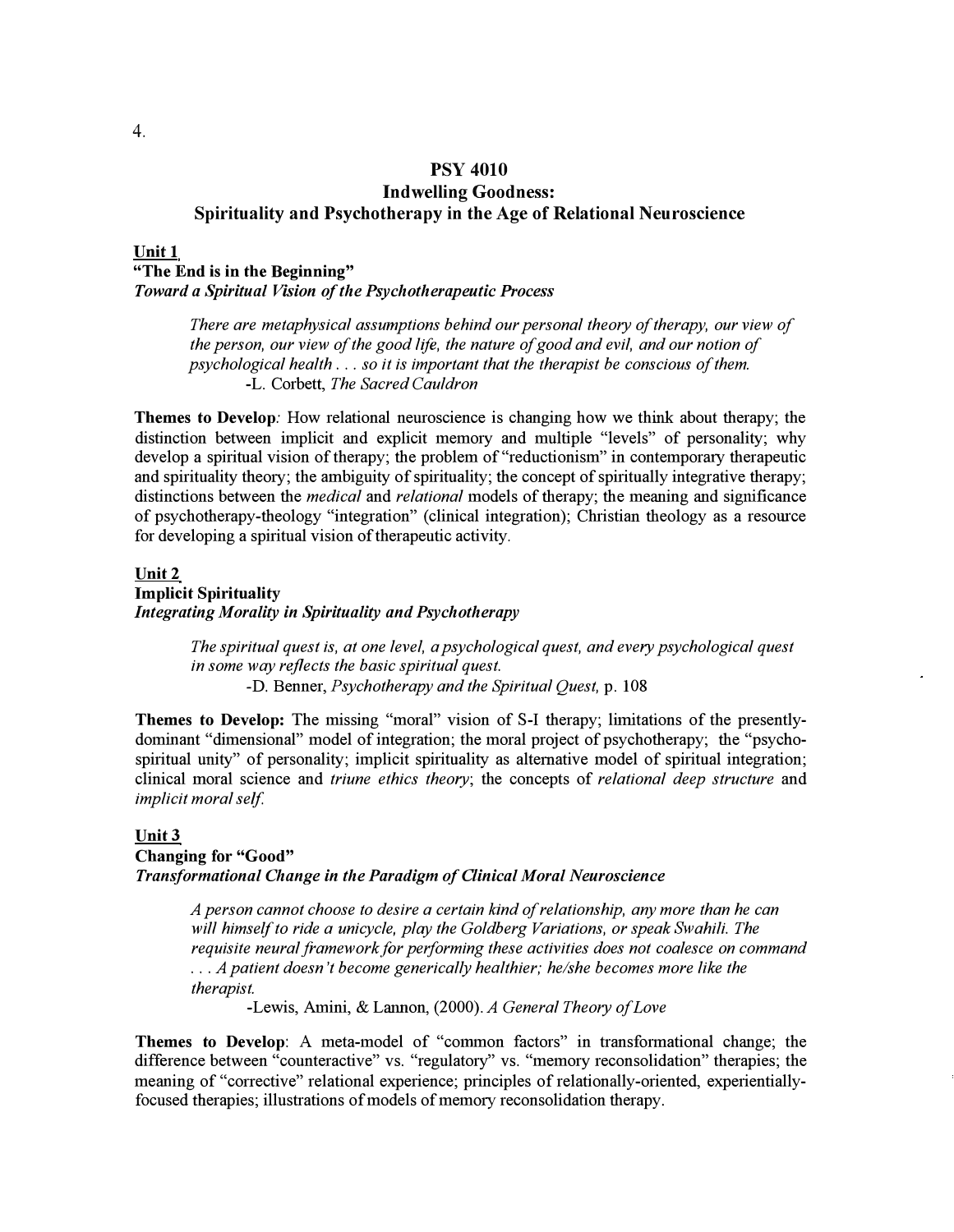#### **Indwelling Goodness**

Spirituality and Psychotherapy in the Age of Relational Neuroscience

**Week 1 (Aug 19)** Introduction and Overview of the Course

A Story about a Prince Who Became a Turkey

#### Unit 1

# "The End is in the Beginning" Toward a Spiritual Vision of the Psychotherapeutic Process

There are metaphysical assumptions behind our personal theory of therapy, our view of the person, our view of the good life, the nature of good and evil, and our notion of psychological health . . . so it is important that the therapist be conscious of them. -L. Corbett, The Sacred Cauldron

**Week 2 (Aug 26)** Contrasting Visions of Therapy and the Question of "Spiritual" Integration

#### Write BOTH reflections, Submit to CANVAS by Wed 4:00 - and bring copies to class.

| Topic 2.1               | "The Ties That Bind"                                                                                                            |
|-------------------------|---------------------------------------------------------------------------------------------------------------------------------|
| (Module A)              | Introduction to the Relational Neuroscience Paradigm                                                                            |
|                         | <b>Reader:</b> Vaughn, Ch. 5 (Half Empty, Half Full)                                                                            |
| Topic 2.2               | Swimming Pool or Quest?                                                                                                         |
| (Module B)              | Two Contrasting Visions of Therapy                                                                                              |
|                         | <b>Reader:</b> Frattaroli (Healing the Soul in the Age of the Brain)                                                            |
| Topic 2.3<br>(Module C) | Contrasting Visions of the Ultimate Concern of Christian Spirituality<br>The "Triangle of Ultimate Concerns"<br>(Class Handout) |
|                         | The Quest: Theology "Integration" Principle #1:<br>The Ultimate Concern of Spirituality                                         |
|                         | (Class Handout)                                                                                                                 |

Video Resource: Transformation Series, Dr. Tori Olds (U-Tube)

#### **Reminder:**

Module  $A = Relational Neuroscience and/or Psychotherapy$ Module  $B =$  Spirituality and Clinical Moral Theory Module  $C =$  Spiritual Theology and Theology "Integration" Principles (TIPs)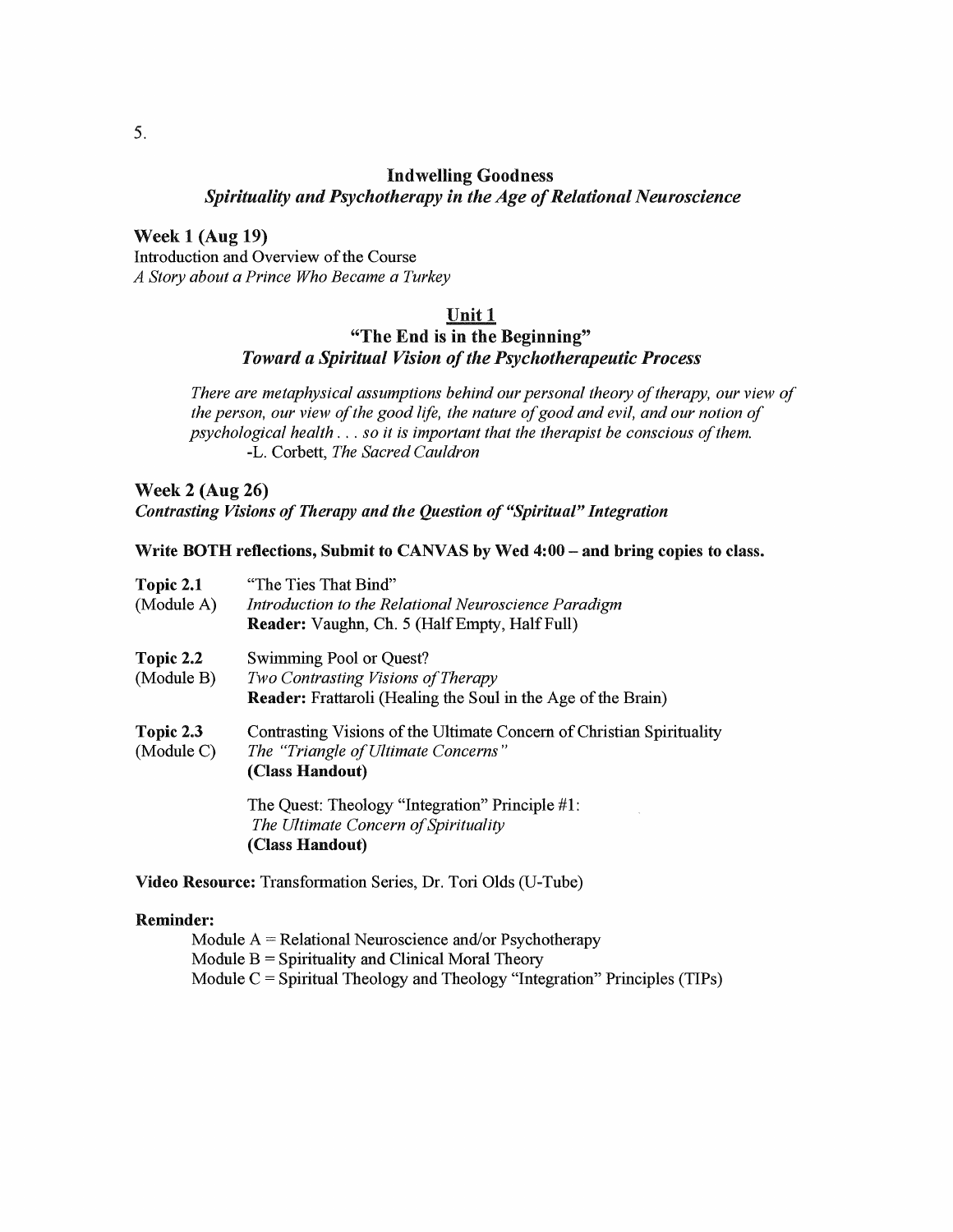Week 3 (Sept 2)

What Do We Mean by "Spirituality" and Spiritual Transformation?

Write 3.2 and Submit to CANVAS by Wed 4:00 - bring copy to class - and submit 3.1 to CANVAS by Sunday, 5:00.

| Topic 3.1<br>(Module A) | The "Medical" vs. "Relational" Visions of Therapy<br>Principles of Relational Neuroscience-Informed Therapy<br><b>Reader:</b> Elkins (The Human Elements of Psychotherapy) |
|-------------------------|----------------------------------------------------------------------------------------------------------------------------------------------------------------------------|
| Topic 3.2<br>(Module B) | The Ambiguity of "Spirituality"<br>How Shall We Conceptualize Spirituality?<br>Reader: Vieten & Schammell (Spiritual and Religious Competencies)                           |
| Topic 3.3               | The Quest: Theology "Integration" Principle #2:<br>Healing and Forgiveness Are Not the Same Things<br>(Class Handout)                                                      |

Video Resource: Transformation Series, Dr. Tori Olds

Semester "Integration" Questions (Mid-Term) Distributed in Class

Week 4 (Sept 9)

How Relational Neuroscience is Changing Our View of Spiritual Transformation

Write 4.2 and Submit to CANVAS by WED 4:00 - bring copy to class - submit 4.1 to CANVAS by Sunday, 5:00.

| Topic 4.1<br>(Module A) | "Those Things We Don't Remember Yet Never Forget"<br>The Difference Between Explicit and Implicit Memory<br><b>Reader:</b> Cozolino, Ch 5. (Why Therapy Works) |
|-------------------------|----------------------------------------------------------------------------------------------------------------------------------------------------------------|
| Topic 4.2<br>(Module B) | Attachment and "Relationship with God"<br><i>Your Two Gods</i><br><b>Reader:</b> Hall, Ch. 12 (Psychology in the Spirit)                                       |
| Topic 4.3<br>(Module C) | Why "Minds" and "Hearts" Are Not the Same Things<br>Dual Systems of Moral Goodness<br>(Class Handout)                                                          |
|                         | The Quest: Principle #3:<br>Changing the Mind and Transforming the Heart Are Not the Same Things<br>(Class Handout)                                            |

Video Resource: Transformation Series, Dr. Tori Olds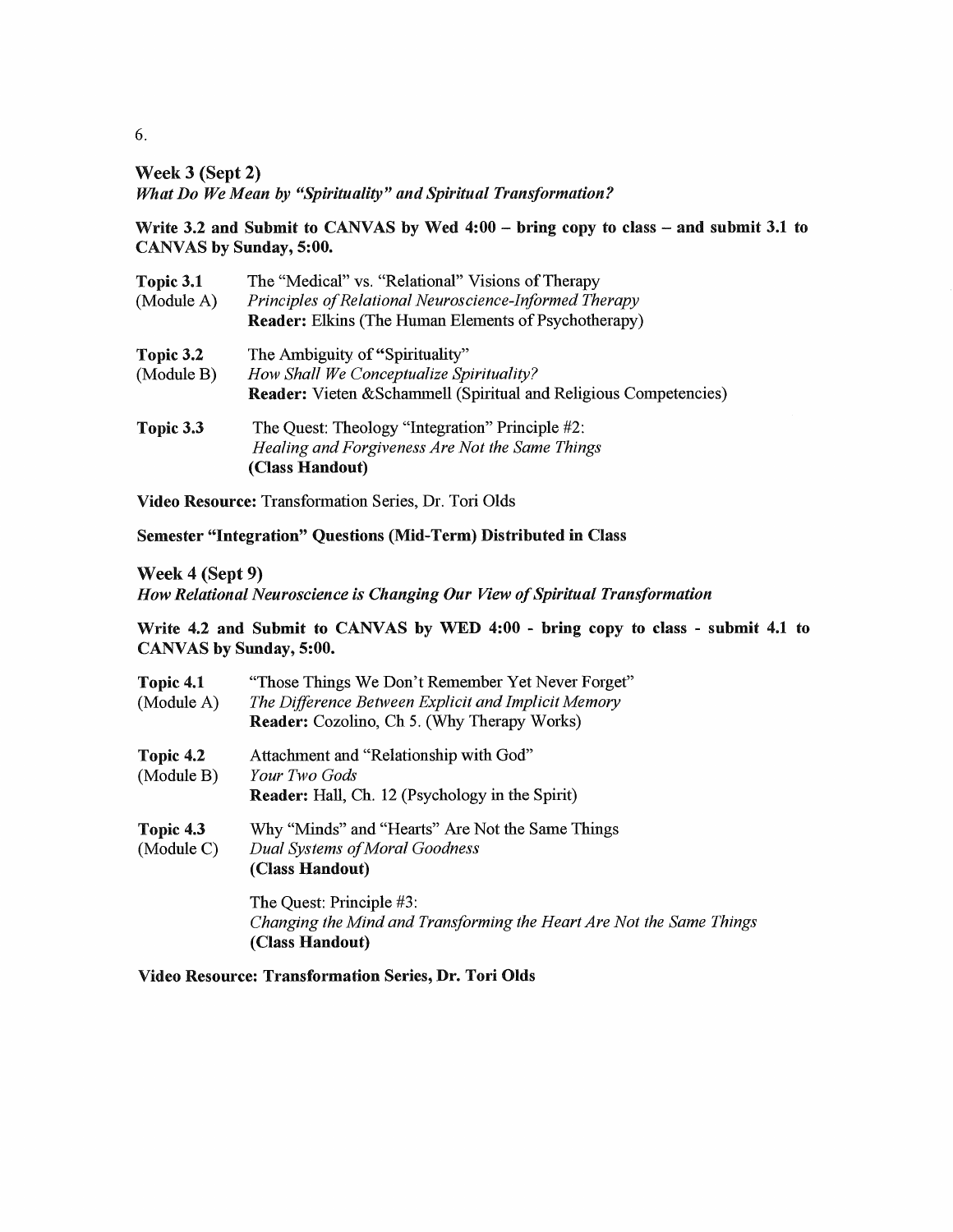**Week 5 (Sept 16)** Special Focus: The "Coherence" Model of Psychotherapy

Note: Write 5.1 and Submit to CANVAS by Wed 4:00 - bring copy to class.

"Unlocking the Emotional Brain" Topic 5.1 Coherence Therapy: Illustration of RNS Therapy Reader: Ecker et al. (Psychotherapy Networker)

> The Quest: Principle #4: Healing as Transformational Not Decisionist Change (Class Handout)

Video Resource: Transformation Series, Dr. Tori Olds

## Unit 2 **Implicit Spirituality Integrating "Morality" in Spirituality and Psychotherapy**

The spiritual quest is, at one level, a psychological quest, and every psychological quest in some way reflects the basic spiritual quest. -D. Benner, Psychotherapy and the Spiritual Quest, p. 108

Week 6 (Sept 23) "Lost" Moral Vision of Spirituality and Psychotherapy

Write 6.2 and Submit to CANVAS by Wed 4:00 – bring copy to class - submit 6.1 to CANVAS by Sunday, 5:00.

| Topic 6.1 | Whatever Happened to "Goodness"?<br>The Dimensional Model and the Neglect of Morality<br>Reader: Sperry, Dimensional Perspectives on Spiritual Development |
|-----------|------------------------------------------------------------------------------------------------------------------------------------------------------------|
| Topic 6.2 | Who Says "Spirituality" is About Love?                                                                                                                     |
|           | The Moral "Heart" of Mature Religion                                                                                                                       |
|           | <b>Reader:</b> Armstrong, <i>Wish for a Better World</i>                                                                                                   |
| Topic 6.3 | "Capacities of Mind and Heart" That Make Us Good                                                                                                           |
|           | <b>Integration with Relational Neuroscience</b>                                                                                                            |
|           | (Class Handout)                                                                                                                                            |
|           | The Quest: Principle #5:                                                                                                                                   |
|           | Transformational Change for "Goodness" Sake                                                                                                                |

(Class Handout)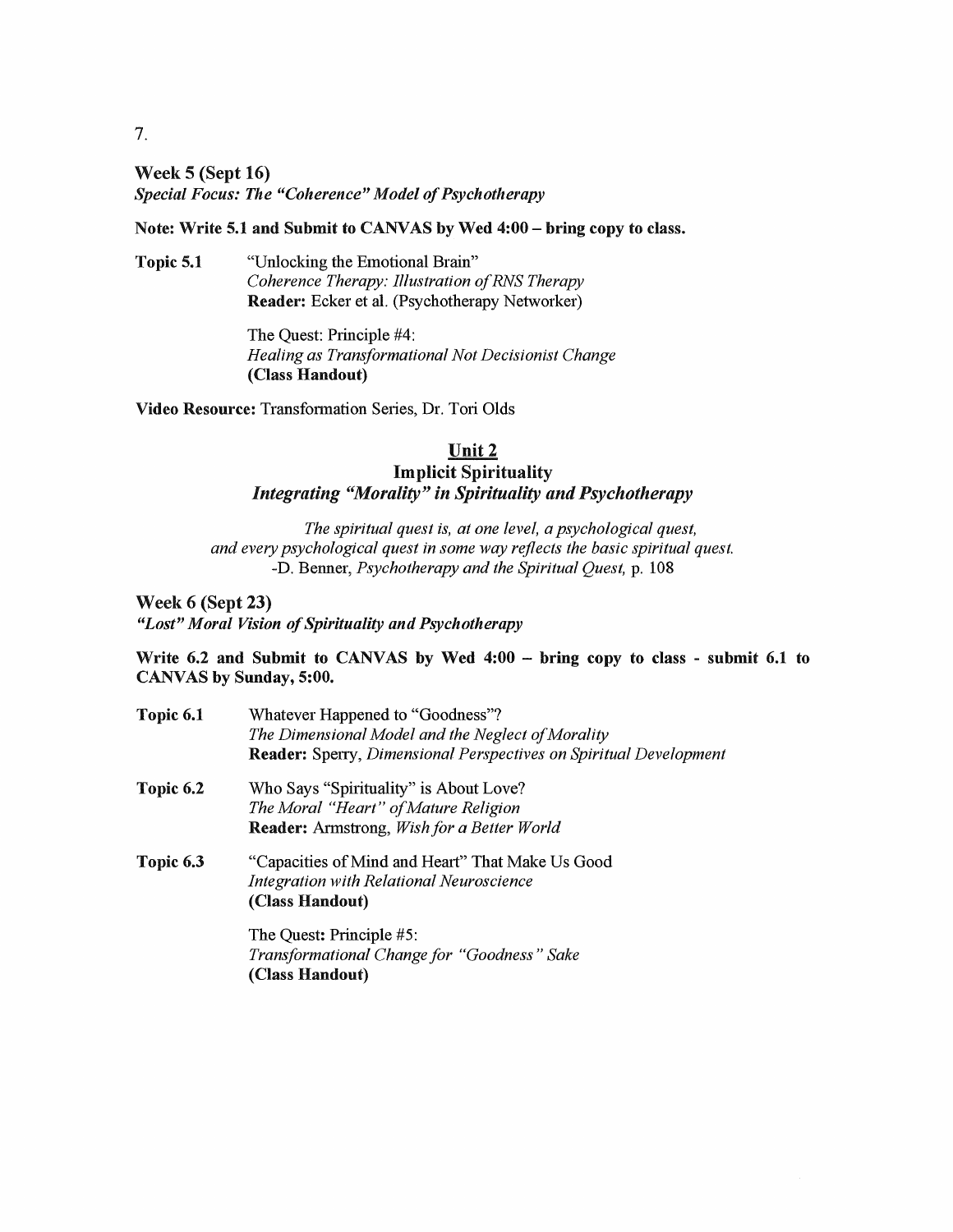# **Week 7 (Sept 30)** Healing as Restoration of the "Freedom" and "Capacity" to Love

### Write 7.1 and Submit to CANVAS by WED 4:00 - bring copy to class.

| Topic 7.1 | The Psycho-Spiritual "Unity" of Personality<br>Why the Dimensional Model Misses the (Implicit) Point<br><b>Reader:</b> Benner, Ch. 5 (Psychotherapy and the Spiritual Quest) |
|-----------|------------------------------------------------------------------------------------------------------------------------------------------------------------------------------|
| Topic 7.2 | Love as "Emergent" Psychological Capacity<br>Freedom For, Freedom From<br>(Class Handout)                                                                                    |
| Topic 7.3 | <b>Implicit Spirituality</b><br>A New Approach to Spiritual Integration<br>(Class Handout)                                                                                   |
|           | The Quest: Principle #6:<br>Healing as Restoration of the "Freedom" and "Capacity" to Love<br>(Class Handout)                                                                |

# **Week 8 (Oct 7)** The Capacity to Love and "Relational Deep Structure"

## Write 8.1 and Submit to CANVAS by Wed 4:00 - and bring copy to class.

| Topic 8.1 | Who Says Therapy is about Love?<br>Perspectives from Two Grand "Therapy Masters"<br><b>Reader:</b> Chessick, Goals and Termination, Ch. 14, <i>Intensive Psychotherapy</i> |
|-----------|----------------------------------------------------------------------------------------------------------------------------------------------------------------------------|
| Topic 8.2 | The Concept of "Relational Deep Structure"<br>Presences and Absences of Others Past<br>(Class Handout)                                                                     |
| Topic 8.3 | Where Does the Capacity to Love Come From?<br>The Great "Love Debate" in Spiritual Theology<br>(Class Handout)                                                             |
|           | The Quest: Principle #7:<br>The Dual "Additive" and "Subtractive" Actions of Transformational Healing<br>(Class Handout)                                                   |

# Due: Rough Draft of Semester "Integration" Questions 1-7 (Submit to Canvas)

Note: Pick-up articles for next several weeks in class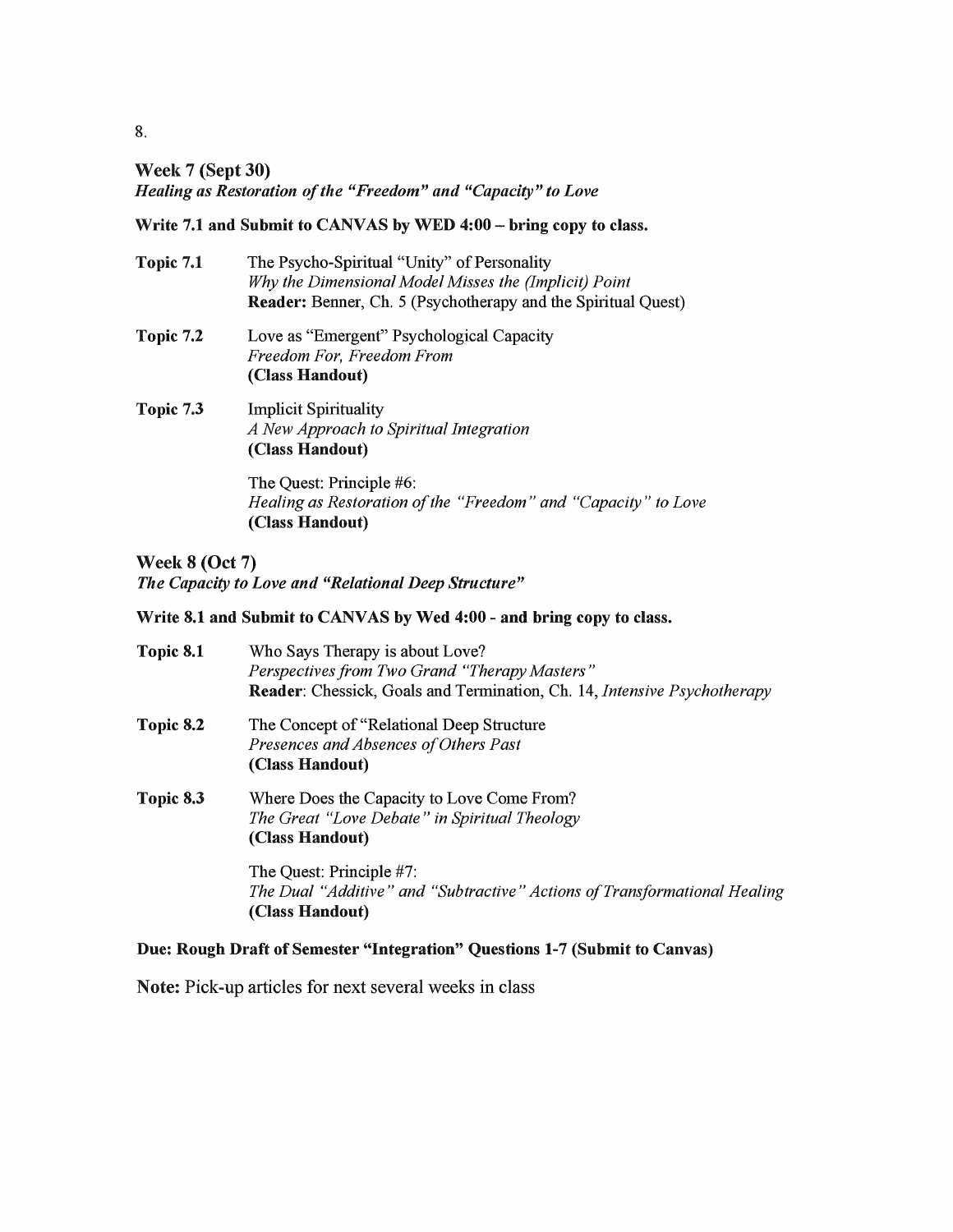#### **Week 9 (Oct 14)**

"Wooing Nature": The Body's "Architecture" of Moral Goodness and Selfishness (Part 1)

Write 9.1 and Submit to CANVAS by Wed 4:00 – bring copy to class – and submit 9.2 to **CANVAS** by Sunday.

| Topic 9.1 | Clinical Moral Science and "Triune Ethics Meta-Theory"                                                       |
|-----------|--------------------------------------------------------------------------------------------------------------|
|           | How Moral Psychology Can Inform Spirituality and Psychotherapy<br>Distributed last week: Narvaez (Wikipedia) |
| Topic 9.2 | Two Ways to "Be Good"                                                                                        |
|           | How Moral Psychology Can Help Spirituality and Therapeutic Theory                                            |
|           | Distributed last week: Leffel (Brief Report)                                                                 |
| Topic 9.3 | The Quest: Principle #8:                                                                                     |
|           | "Doing" Good and "Being" Good Are Not the Same Things                                                        |
|           | (Class Handout)                                                                                              |

**Week 10 (Oct 21)** 

"Wooing Nature": The Body's "Architecture" of Moral Goodness and Selfishness (Part 2)

#### Write 10.2 and Submit to CANVAS by Wed 4:00 - bring copy to class.

| <b>Topic 10.1</b> | Our Nurturing Nature<br>Neurobiological "Root" System of Social Engagement<br><b>Distributed last class:</b> Narvaez (Neurobiology and Moral Mindset) |
|-------------------|-------------------------------------------------------------------------------------------------------------------------------------------------------|
| <b>Topic 10.2</b> | The Dilemma of "Life Below the Waterline"<br>Contrasting Visions of the "Way" of Christian Spirituality<br><b>Reader:</b> Crabb (Inside-Out)          |
| <b>Topic 10.3</b> | The Quest: Principle #9:<br>A "Cooperant" Model of Divine-human Interaction<br>(Class Handout)                                                        |

**Week 11 (Oct 28)** "Wooing Nature": The Body's "Architecture" of Moral Goodness and Selfishness (Part 3)

#### Write 11.1 and Submit to CANVAS by Wed 4:00 - bring copy to class.

- **Topic 11.1** The "Diminished" and "Damaged" Capacity to Love Neurobiological "Root" System of Self-Protection (Part 3) Distributed last class: Narvaez (Neurobiology and Moral Mindset)
- **Topic 11.3** The Quest: Principle #10: A Relational-Developmental Model of Selfishness and Sin (Class Handout)